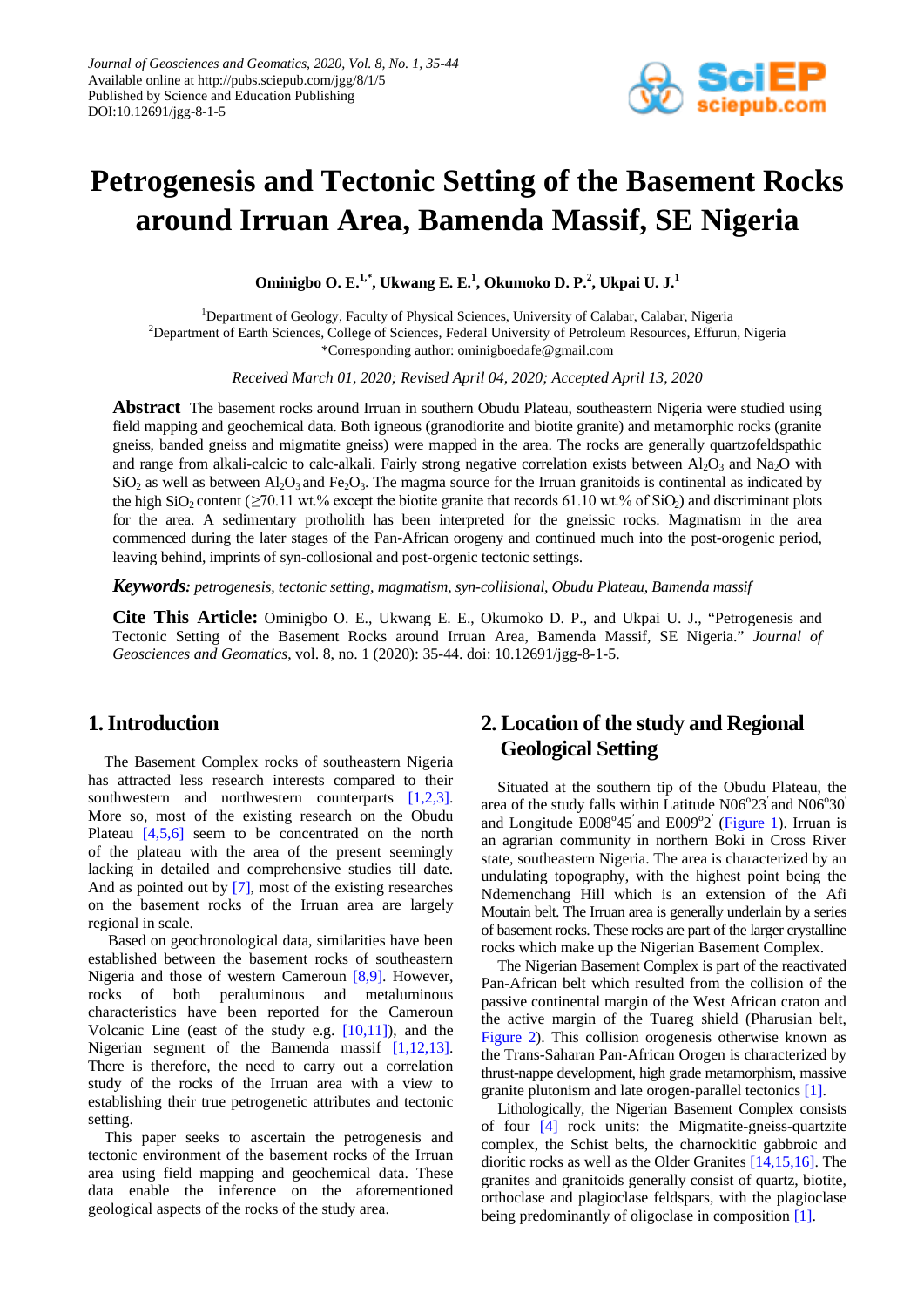<span id="page-1-0"></span>

**Figure 1.** Location map of the area of the study (with insert showing the position of the area of the study on the map of Nigeria)

<span id="page-1-1"></span>

Figure 2. Geological map of parts of West African showing the position of Nigeria and its Pan-African basement, the Congo-Gabon craton, the West Africa craton and the Tuareg shield (modified after 1)

The migmatite gneisses make up about 60% of the Nigerian Basement and consist of a heterogeneous assemblage of dominantly amphibolite-facies, orthogneisses and paragneisses as well as traces of basic to ultrabasic rocks. The petrological units are a grey foliated biotite and/or biotite hornblende quartzo-feldspathic gneiss of tonalitic to granodioritic composition [\[14,15\].](#page-8-5) The Schist belt is otherwise regarded as the Younger Pan-African metasedimetary series and occupies north-south synclinoria in the Basement Complex. The Schists Belt overlies the

migmatite gnesiss complex and comprises of predominantly metasediments with inter-layered gneisses and in rare cases, amphibolites otherwise interpreted as metavolcanics. These are low grade, metasediment-dominated rocks with lithologic units such as semi-pelites, quartzites, marbles, amphibolites, ultramafic and minor felsic to intermediate metavolcanics and greywackes [\[15,16\].](#page-8-6)

The Older Granites which are often referred to as the Pan-African granitoids consist of strongly granitic plutons and charnockites. Typically, the Older Granites intrude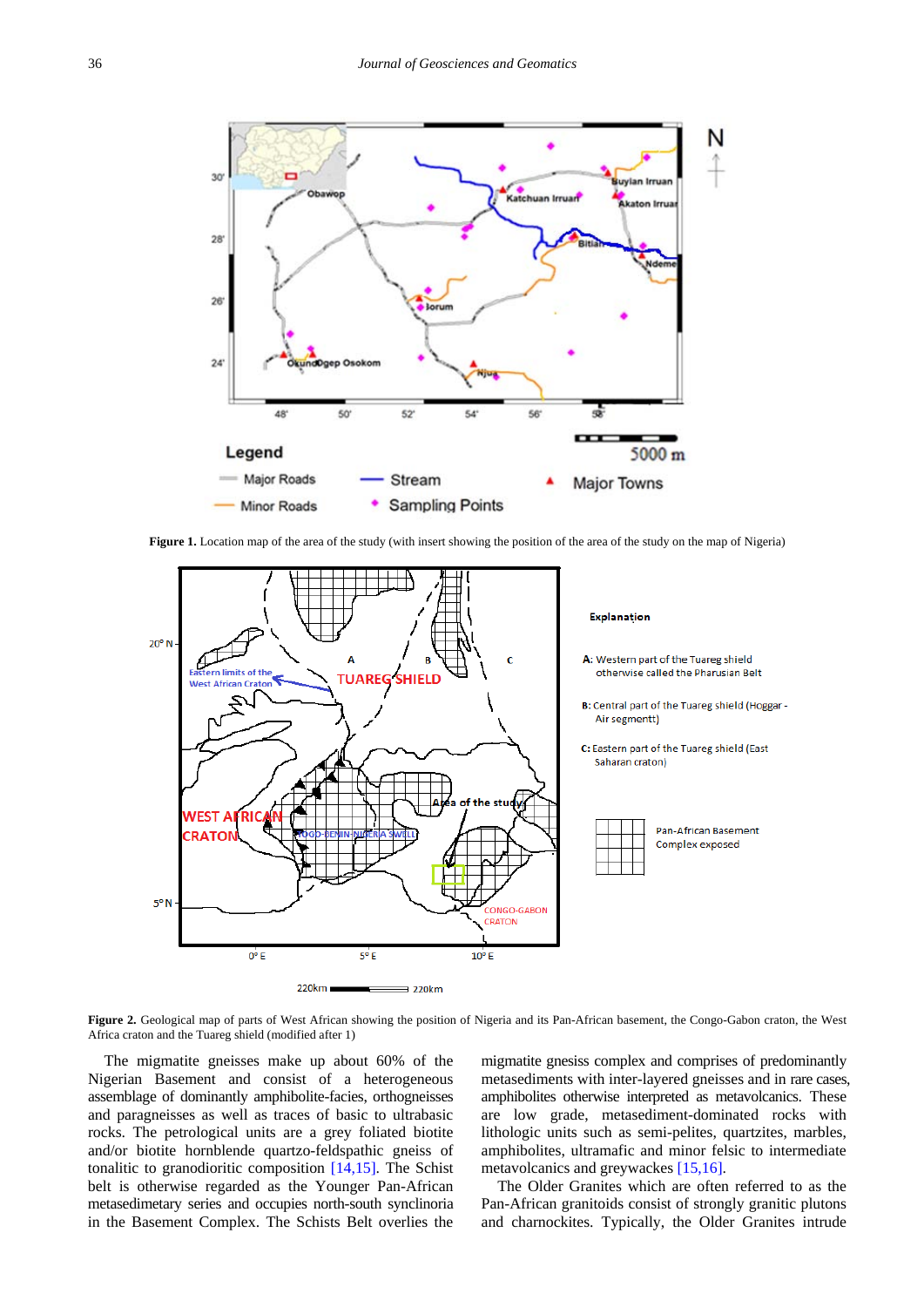both the migmatite gneisses and the schists. Important lithologic units in the Pan-African granitoids include biotite- and biotite-muscovite granites, charnockite, diorites, monzonites, serpentinites and anorthosite[s \[14,15,16\].](#page-8-5)

### **3 Research Methodology**

Ground-truthing to ascertain the field occurrence and geological attributes of the rocks was carried out using the standard geological survey-mapping method described by Rahaman [\[17\].](#page-8-7) Rocks were observed in their in situ conditions with their field relationships, mineralogical and structural characteristics recorded in a field notebook whilst features of geological importance were plotted on a base map. Thereafter, fresh samples of the studied rocks were collected for laboratory analyses. The determination of the major and trace elements composition of the rocks was done using the X-Ray Fluorescence (XRF) technique. The XRF analyses were carried out using the standard procedures of (18). This was done at the National Geosciences Laboratory of the Nigerian Geological Survey Agency (NGSA), Kaduna, Nigeria.

# **4. Results and Discussion**

#### **4.1. Geochemistry**

The Irruan basement rocks are siliceous with  $SiO<sub>2</sub>$ weight composition ranging from 61.10% to 83.8% and enriched in  $Al_2O_3$  [\(Table](#page-2-0) 1). FeO<sub>3</sub> and  $Al_2O_3$  enrichment are pronounced in biotite granite and granodiorite with both rock types showing average  $Al_2O_3$  wt. % of 12.00 and 12.46 respectively. The granite gneiss, banded gneiss and migmatite gneiss show relatively lower values of 11.87, 7.8 and 8.6 respectively. The rocks are generally depleted in  $SO_3$ , MgO and MnO. There is a linear positive correlation between  $Fe<sub>2</sub>O<sub>3</sub>$  and  $K<sub>2</sub>O$  in the granodiorite of the area. The  $(Na_2O + K_2O + CaO/Al_2O_3)$  ratios range from 0.27 to 0.95 whilst the aluminium saturation index (ASI) for the sampled rocks is greater than one (an average of 2.03 for the gneissic rocks). This is indicative of peraluminous character for these rocks. However, with A/CNK range of  $0.74 - 1.46$  (average of 1.13), there is clearly the presence of slightly metaluminous rocks in the area, even though the peraluminous rocks predominate.

<span id="page-2-0"></span>

| Oxides (wt%)                   | <b>AKBG</b> | AKBG2 | GGN1   | MG    | MG1    | GGN <sub>2</sub> | GGN3            | GGN4            | GGN5  | GGN6     |
|--------------------------------|-------------|-------|--------|-------|--------|------------------|-----------------|-----------------|-------|----------|
| SiO <sub>2</sub>               | 79.20       | 83.90 | 80.90  | 82.30 | 83.80  | 79.00            | 72.30           | 74.50           | 73.40 | 72.00    |
| CaO                            | 0.88        | 2.30  | 1.07   | 3.00  | 0.89   | 3.00             | 5.07            | 2.00            | 4.32  | 5.50     |
| MgO                            | 0.06        | 0.61  | 0.62   | 0.50  | 0.24   | 0.64             | 1.00            | 0.84            | 1.21  | 0.87     |
| SO <sub>3</sub>                | ND          | 0.06  | ND     | ND    | 0.06   | 0.40             | 0.21            | 0.21            | 0.17  | 0.07     |
| $K_2O$                         | 5.71        | 0.80  | 3.02   | 1.60  | 0.60   | 2.00             | 0.70            | 0.63            | 0.70  | 1.00     |
| Na <sub>2</sub> O              | 1.20        | 1.40  | 0.84   | 0.70  | 1.24   | 1.01             | 1.48            | 1.40            | 1.04  | 1.70     |
| TiO <sub>2</sub>               | 0.33        | 0.40  | 0.53   | 1.08  | 0.84   | 0.37             | 0.79            | 1.38            | 1.05  | 1.46     |
| MnO                            | 0.02        | 0.06  | 0.10   | 0.06  | 0.14   | 0.07             | 0.16            | 0.25            | 0.16  | 0.27     |
| $P_2O_5$                       | ND          | ND    | ND     | ND    | ND     | ND               | $\rm ND$        | $\rm ND$        | ND    | $\rm ND$ |
| Fe <sub>2</sub> O <sub>3</sub> | 0.78        | 2.10  | 1.55   | 1.60  | 2.10   | 2.10             | 2.06            | 2.40            | 1.43  | 1.30     |
| $Al_2O_3$                      | 8.20        | 7.40  | 9.01   | 7.20  | 10.00  | 10.00            | 14.08           | 13.06           | 13.60 | 14.10    |
| LOI                            | 1.60        | 0.60  | 2.01   | 1.40  | 0.58   | 0.72             | 2.30            | 1.76            | 1.06  | 1.30     |
| <b>TOTAL</b>                   | 97.98       | 99.63 | 99.65  | 99.44 | 100.49 | 99.31            | 100.15          | 98.43           | 98.14 | 99.57    |
| Oxides (wt%)                   | GGN7        | GGN8  | GGN9   | GGN10 | GD     | GD1              | GD <sub>2</sub> | GD <sub>3</sub> | GD4   | BG       |
| SiO <sub>2</sub>               | 83.10       | 70.30 | 72.60  | 80.70 | 73.00  | 69.30            | 73.40           | 75.70           | 70.11 | 61.10    |
| CaO                            | 5.01        | 4.03  | 3.80   | 2.21  | 1.00   | 1.25             | 0.68            | 3.80            | 1.40  | 4.58     |
| MgO                            | 0.77        | 2.11  | 1.07   | 1.24  | 0.76   | 0.84             | 0.21            | 1.42            | 0.70  | 0.88     |
| SO <sub>3</sub>                | ND          | 0.63  | 0.64   | 0.08  | 0.02   | ND               | ND              | ND              | 0.21  | ND       |
| $K_2O$                         | 0.43        | 1.02  | 1.00   | 0.94  | 2.06   | 4.43             | 3.00            | 2.34            | 4.01  | 3.07     |
| Na <sub>2</sub> O              | 0.60        | 1.65  | 1.04   | 1.09  | 1.32   | 2.00             | 1.02            | 1.06            | 2.00  | 1.68     |
| TiO <sub>2</sub>               | 0.38        | 1.03  | 1.06   | 1.01  | 1.03   | 1.81             | 1.68            | 1.37            | 1.55  | 1.06     |
| MnO                            | 0.07        | 0.17  | 0.15   | 0.11  | 0.12   | 0.45             | 0.24            | 0.34            | 0.43  | 0.11     |
| $P_2O_5$                       | ND          | ND    | ND     | ND    | ND     | 0.02             | ND              | ND              | 0.03  | 0.03     |
| Fe <sub>2</sub> O <sub>3</sub> | 0.86        | 2.84  | 3.84   | 1.08  | 5.40   | 6.06             | 4.70            | 2.00            | 4.00  | 12.46    |
| $Al_2O_3$                      | 7.81        | 14.06 | 13.01  | 10.00 | 13.10  | 12.13            | 13.02           | 11.06           | 13.00 | 12.00    |
| LOI                            | 0.73        | 2.14  | 1.81   | 1.00  | 2.10   | 2.41             | 1.84            | 0.98            | 2.42  | 3.24     |
| <b>TOTAL</b>                   | 99.76       | 99.98 | 100.02 | 99.46 | 99.91  | 100.70           | 99.79           | 100.07          | 99.86 | 100.21   |

**Table 1. Major oxides composition of the Irruan basement rocks**

 $AKBG = B$ anded gneiss,  $GGN =$  granite gneiss,  $MG =$  migmatite gneiss,  $GD =$  granodiorite,  $BG =$  biotite granite.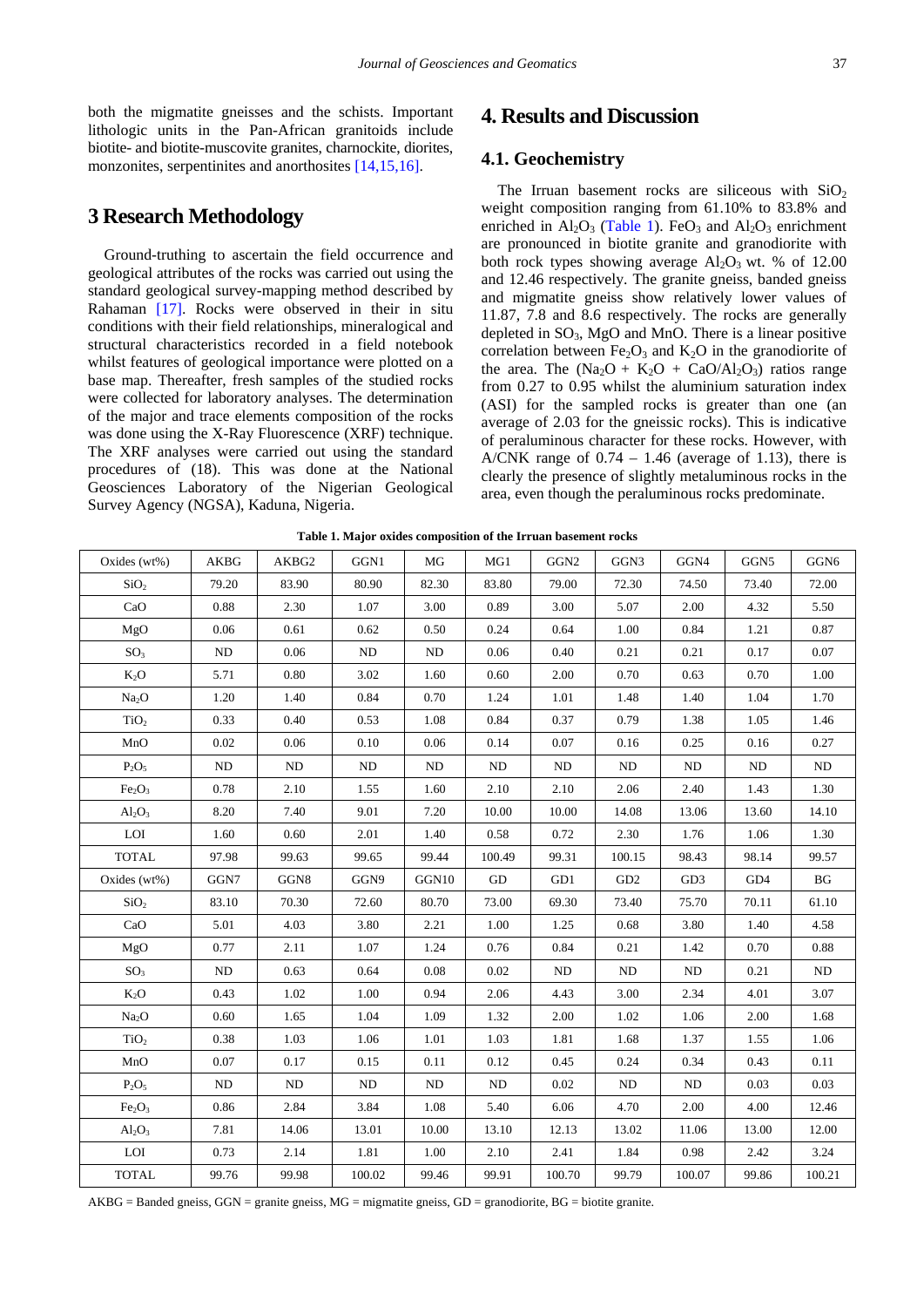**Table 2. Trace elements composition of the Irruan basement rocks**

<span id="page-3-0"></span>

| Elements (ppm)             | AKBG    | AKBG2   | GGN1    | MG      | MG1                 | GGN <sub>2</sub> | GGN3            | GGN4            | GGN5    | $_{\mathrm{GGN6}}$ |
|----------------------------|---------|---------|---------|---------|---------------------|------------------|-----------------|-----------------|---------|--------------------|
| $\ensuremath{\mathbf{V}}$  | 24.00   | 4.00    | 20.46   | 490.00  | 8.00                | 0.70             | 180.00          | 400.00          | 290.00  | 540.00             |
| $\rm Cr$                   | 36.30   | < 0.01  | 31.00   | 340.00  | 0.12                | < 0.01           | 217.60          | 430.60          | 16.00   | 310.23             |
| $\ensuremath{\mathrm{Cu}}$ | 260.00  | 210.00  | 200.00  | 290.00  | 190.00              | 280.00           | 330.00          | 750.76          | 360.00  | 870.00             |
| $\rm Sr$                   | 1170.00 | 1800.00 | 660.30  | 1050.20 | 650.00              | 790.00           | 2170.33         | 2001.03         | 1760.00 | 5010.00            |
| $\rm Zr$                   | 290.42  | 490.00  | 2250.00 | 1500.00 | 2980.00             | 2100.00          | 790.40          | 3400.00         | 470.00  | 1400.00            |
| Ba                         | 7100.00 | 300.00  | 6400.00 | 300.00  | 3300.00             | 2500.00          | < 0.01          | 2000.00         | < 0.01  | 1000.00            |
| Zn                         | 2820.00 | 50.00   | 250.00  | 200.00  | 250.21              | 430.00           | 180.70          | 573.40          | 290.00  | 530.30             |
| Pb                         | 70.00   | 100.00  | < 0.01  | < 0.01  | < 0.01              | < 0.01           | < 0.01          | 860.00          | 140.00  | 0.73               |
| Ga                         | 4.24    | < 0.01  | 1.40    | 8.01    | 0.80                | 20.00            | < 0.01          | 10.23           | 6.20    | 26.06              |
| $\mathbf{A}\mathbf{s}$     | 21.23   | 6.80    | < 0.01  | < 0.01  | < 0.01              | < 0.01           | < 0.01          | < 0.01          | < 0.01  | < 0.01             |
| $\mathbf Y$                | 3.03    | 4.00    | 22.00   | < 0.01  | 26.40               | 53.10            | < 0.01          | 4.60            | < 0.01  | < 0.01             |
| $\mathrm{Ni}$              | < 0.01  | < 0.01  | < 0.01  | < 0.01  | < 0.01              | < 0.01           | 12.03           | < 0.01          | < 0.01  | < 0.01             |
| Rb                         | 37.70   | < 0.01  | 200.00  | 180.00  | 130.11              | 100.30           | 183.00          | 71.37           | 250.00  | 88.81              |
| Nb                         | < 0.01  | 140.00  | < 0.01  | < 0.01  | < 0.01              | 16.00            | < 0.01          | < 0.01          | < 0.01  | < 0.01             |
| Sn                         | < 0.01  | 180.20  | < 0.01  | < 0.01  | < 0.01              | < 0.01           | 0.46            | 0.76            | 0.02    | 0.72               |
| Ta                         | < 0.01  | 0.24    | < 0.01  | < 0.01  | < 0.01              | 1.04             | < 0.01          | < 0.01          | < 0.01  | < 0.01             |
| W                          | 79.36   | 60.20   | < 0.01  | < 0.01  | < 0.01              | 54.00            | < 0.01          | < 0.01          | < 0.01  | < 0.01             |
| Hf                         | 40.30   | 48.00   | 51.32   | 48.10   | 38.30               | 40.30            | 36.00           | 76.00           | 36.21   | 70.33              |
| ${\bf U}$                  | < 0.01  | 21.20   | < 0.01  | < 0.01  | < 0.01              | < 0.01           | < 0.01          | < 0.01          | < 0.01  | < 0.01             |
| Th                         | 0.01    | 0.03    | < 0.01  | < 0.01  | < 0.01              | < 0.01           | < 0.01          | < 0.01          | < 0.01  | < 0.01             |
| ${\rm Sb}$                 | < 0.01  | 0.24    | < 0.01  | < 0.01  | < 0.01              | < 0.01           | 9.20            | 2.43            | 7.01    | 2.30               |
| $\rm{Ge}$                  | < 0.01  | < 0.01  | < 0.01  | 20.00   | < 0.01              | < 0.01           | < 0.01          | < 0.01          | < 0.01  | < 0.01             |
| Elements (ppm)             | GGN7    | GGN8    | GGN9    | GGN10   | $\operatorname{GD}$ | GD1              | GD <sub>2</sub> | GD <sub>3</sub> | GD4     | BG                 |
| $\mathbf V$                | 100.00  | 280.40  | 250.30  | 190.00  | 720.20              | 1000.24          | 630.00          | 400.60          | 400.00  | 100.50             |
| Cr                         | 55.73   | 220.00  | 120.44  | 12.07   | 310.00              | 870.00           | 500.00          | 240.00          | 390.10  | 40.60              |
| Cu                         | 160.00  | 360.00  | 190.00  | 180.00  | 460.00              | 1100.08          | 730.38          | 670.00          | 650.00  | 500.21             |
| $\rm Sr$                   | 2310.00 | 244.00  | 2430.00 | 1790.00 | 1400.00             | 4700.00          | 2800.00         | 2500.00         | 2800.00 | 2990.00            |
| $\mathbf{Z}\mathbf{r}$     | 340.11  | 870.00  | 800.00  | 500.20  | 1500.00             | 4800.00          | 2801.38         | 3600.00         | 5200.00 | 5630.00            |
| Ba                         | < 0.01  | 300.00  | < 0.01  | $<0.01$ | 900.00              | 3000.00          | 2700.00         | < 0.01          | 370.00  | 6900.00            |
| ${\rm Zn}$                 | 20.40   | 170.76  | 194.06  | 140.00  | 380.00              | 2300.00          | 840.00          | 730.30          | 990.00  | 550.00             |
| Pb                         | 230.00  | 0.47    | < 0.01  | < 0.01  | 1400.00             | < 0.01           | 130.00          | < 0.01          | 150.00  | < 0.01             |
| Ga                         | 4.00    | < 0.01  | < 0.01  | < 0.01  | < 0.01              | < 0.01           | 5.48            | < 0.01          | < 0.01  | < 0.01             |
| As                         | 1.06    | < 0.01  | 0.01    | < 0.01  | 200.00              | < 0.01           | 20.00           | 30.00           | 26.13   | < 0.01             |
| Y                          | < 0.01  | 17.01   | < 0.01  | < 0.01  | < 0.01              | < 0.01           | < 0.01          | < 0.01          | < 0.01  | < 0.01             |
| Ni                         | < 0.01  | 12.46   | < 0.01  | < 0.01  | 22.00               | 70.00            | 43.30           | 72.03           | 74.00   | 6.60               |
| Rb                         | 120.00  | 180.00  | < 0.01  | < 0.01  | < 0.01              | 50.06            | 0.43            | 24.42           | < 0.01  | < 0.01             |
| Nb                         | < 0.01  | < 0.01  | 230.00  | 190.00  | 480.30              | 350.70           | 110.34          | 96.81           | 19.40   | 480.22             |
| Sn                         | 0.02    | 0.76    | < 0.01  | < 0.01  | < 0.01              | < 0.01           | < 0.01          | < 0.01          | < 0.01  | 75.00              |
| Ta                         | < 0.01  | < 0.01  | 0.13    | 0.12    | 1.42                | 15.40            | 12.68           | 4.24            | 30.00   | 1.07               |
| W                          | 0.45    | < 0.01  | < 0.01  | < 0.01  | < 0.01              | < 0.01           | < 0.01          | < 0.01          | < 0.01  | 60.33              |
| Hf                         | 43.60   | 38.12   | < 0.01  | < 0.01  | < 0.01              | 46.24            | < 0.01          | < 0.01          | < 0.01  | 24.00              |
| U                          | < 0.01  | < 0.01  | 41.30   | 43.00   | 49.60               | 60.20            | 64.63           | 70.70           | 44.14   | 71.06              |
| Th                         | < 0.01  | < 0.01  | < 0.01  | < 0.01  | < 0.01              | < 0.01           | < 0.01          | < 0.01          | < 0.01  | 0.09               |
| Sb                         | 0.30    | 1.10    | < 0.01  | < 0.01  | < 0.01              | < 0.01           | $0.01$          | < 0.01          | < 0.01  | 0.03               |
| Ge                         | < 0.01  | < 0.01  | 0.95    | 0.53    | 8.10                | 130.00           | 86.00           | 11.01           | 610.20  | 3.20               |

AKBG = Banded gneiss, GGN = granite gneiss, MG = migmatite gneiss, GD = granodiorite, BG = biotite granite.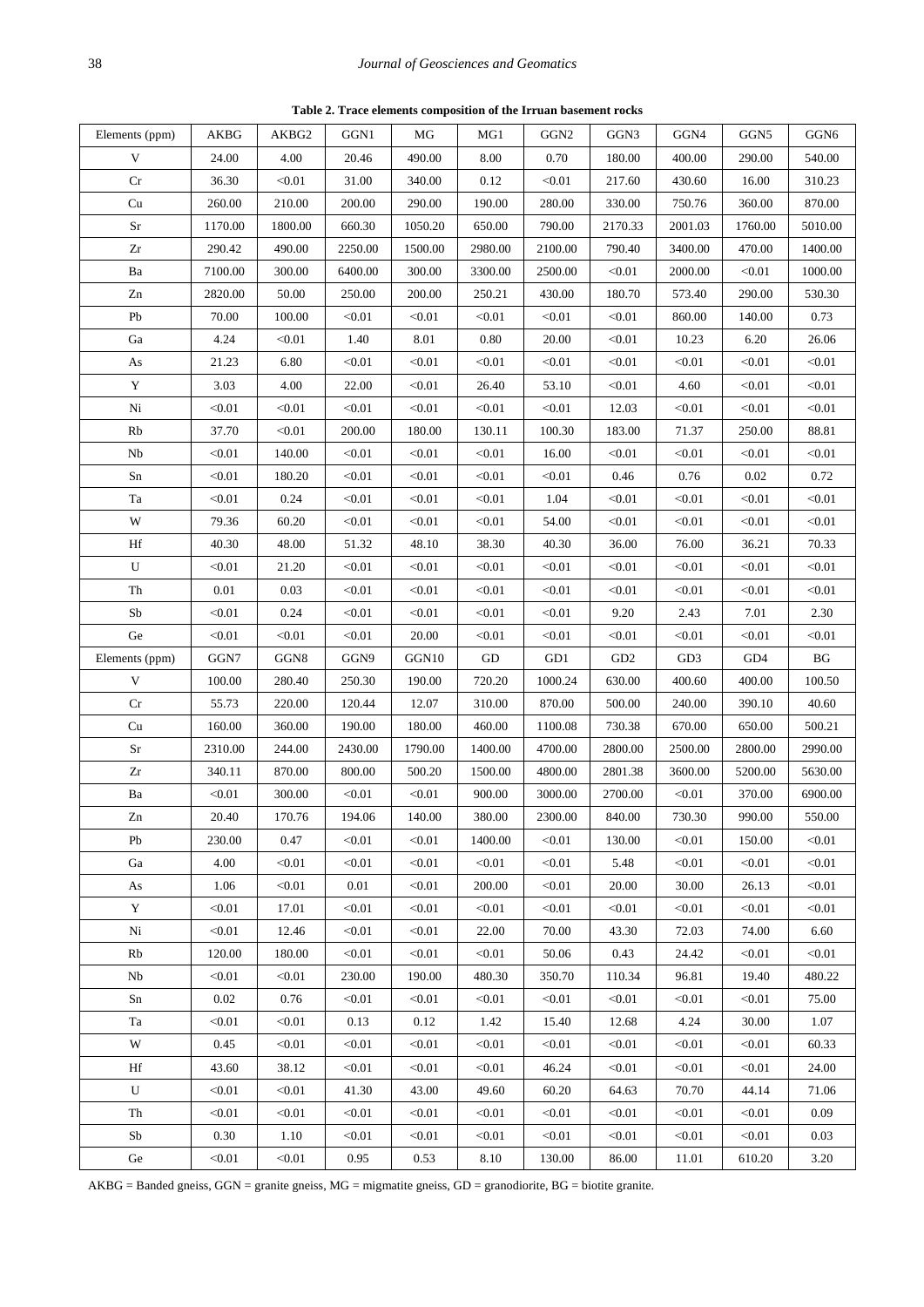As shown in [Table 2,](#page-3-0) the rocks are highly variable in their trace elements composition. Generally, the concentrations of Sb, U, Th, Tn, and Sn are negligible in most of the sampled rocks. The Ge concentrations are also negligible for the gneissic rocks but fairly enriched in the granodiorite and biotite granite.

#### **4.2. Petrogenesis and Protholiths of the Irruan Basement Rocks**

As shown in [Figure 3,](#page-4-0) there is a fairly strong negative correlation of Fe<sub>2</sub>O<sub>3</sub>, Al<sub>2</sub>O<sub>3</sub> and Na<sub>2</sub>O with SiO<sub>2</sub> which suggests that fractional crystallization played a role in the evolution of the magmatic suite in the area. [\[19\]](#page-8-8) opined that a strong negative of  $SiO<sub>2</sub>$  with Fe<sub>2</sub>O<sub>3</sub> and MgO on the Hacker diagram indicates pyroxene and hornblende fractionation.

Also, the occurrence of gneissose foliation, drag folds and the prevalence of quartzo-feldspathic veins are suggestive of evidence of partial melting (anatectic melt) during metamorphism of the rocks. According to [\[2\],](#page-8-9) these characteristics are indicative of plastic deformation and mobility typical of the fourth regime of metamorphism. The active contribution of process(es) other than fractional crystallization is further supported by the modified alkali-lime index (MALI) plot [\(Figure 4\)](#page-5-0). The rocks plot across three (3) different trends of calcic, calc-alkalic and alkali-calcic series.  $[20]$  and  $[21]$  hold the view that a suite of rocks that cross the trend lines on the MALI is an indicator that the crystallization of the parent magma involved mixing of more than one parent magma. It is therefore suggested that multiple magma crystallization processes accounted for the magamatic evolution of the Irruan granitods, with partial melting and fractional crystallization playing varying roles in the evolution of these rocks.

<span id="page-4-0"></span>

**Figure 3.** Harker variation diagrams for the Irruan Basement Rocks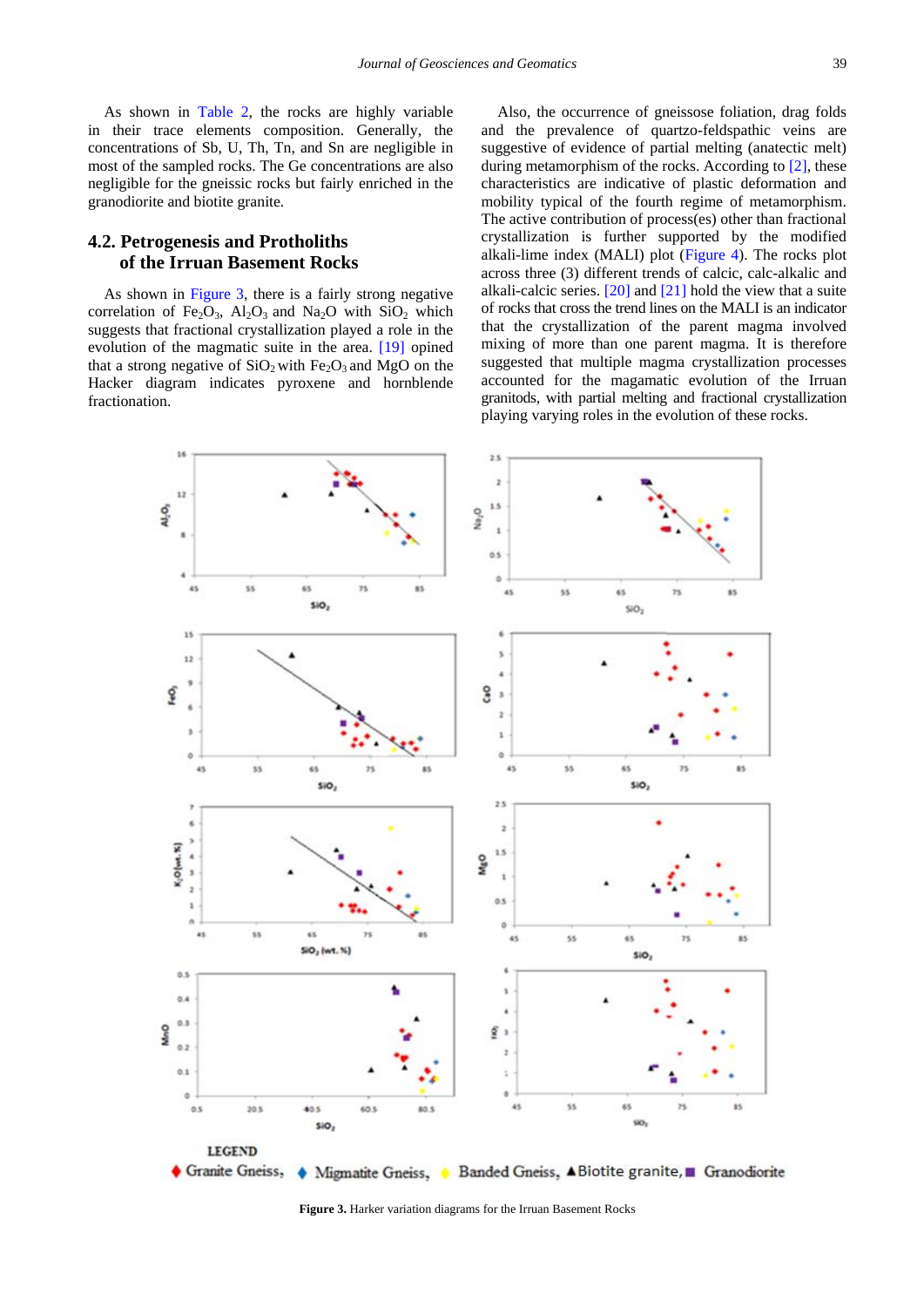<span id="page-5-0"></span>

**Figure 4.** Plot of  $Na<sub>2</sub>O + K<sub>2</sub>O - C<sub>a</sub>O$  vs.  $SiO<sub>2</sub>(modified after 20)$ 

<span id="page-5-1"></span>

**Figure 6.** A/NK vs. A/CNK classification diagram (boundaries modified after 11, 29)

 $1<sub>5</sub>$ 

**A/CNK** 

As shown in [Figure 5,](#page-5-1) the gneissic rocks of the area metamorphosed from sedimentary and/or metasedimentary protoliths. The strongly peraluminous [\(Figure 6\)](#page-5-2), fairly potassic and high silica content of the rocks clearly further supports the inference that the metamorphic rocks of the Irruan area metamorphosed from sedimentary and/or metasedimentary protoliths [\[20\].](#page-8-10) The peraluminous character and sedimentary protoliths interpreted for the metamorphosed rocks of the area are consistent with recent findings by [\[31\]](#page-9-0) on the source of the granitoids around the Irruan area.

 $0.5$ 

<span id="page-5-2"></span> $-2$  $\mathbf 0$ 

#### **4.3. Tectonic Setting**

 $2.5$ 

 $\overline{2}$ 

The Irruan granitoids are thought to have originated from the continental crust. This inference is strongly supported by discriminant plots of the tectonic environment [\(Figure 7](#page-6-0) and [Figure 8\)](#page-6-1) which clearly show active continental tectonic setting for the rocks. The continental origin of the rocks is further supported by the felsic (SiO<sub>2</sub>  $\geq$ 61.10 wt.%) composition of the rocks. These rocks are considered to have evolved within continental crustal environment (within plate granites) without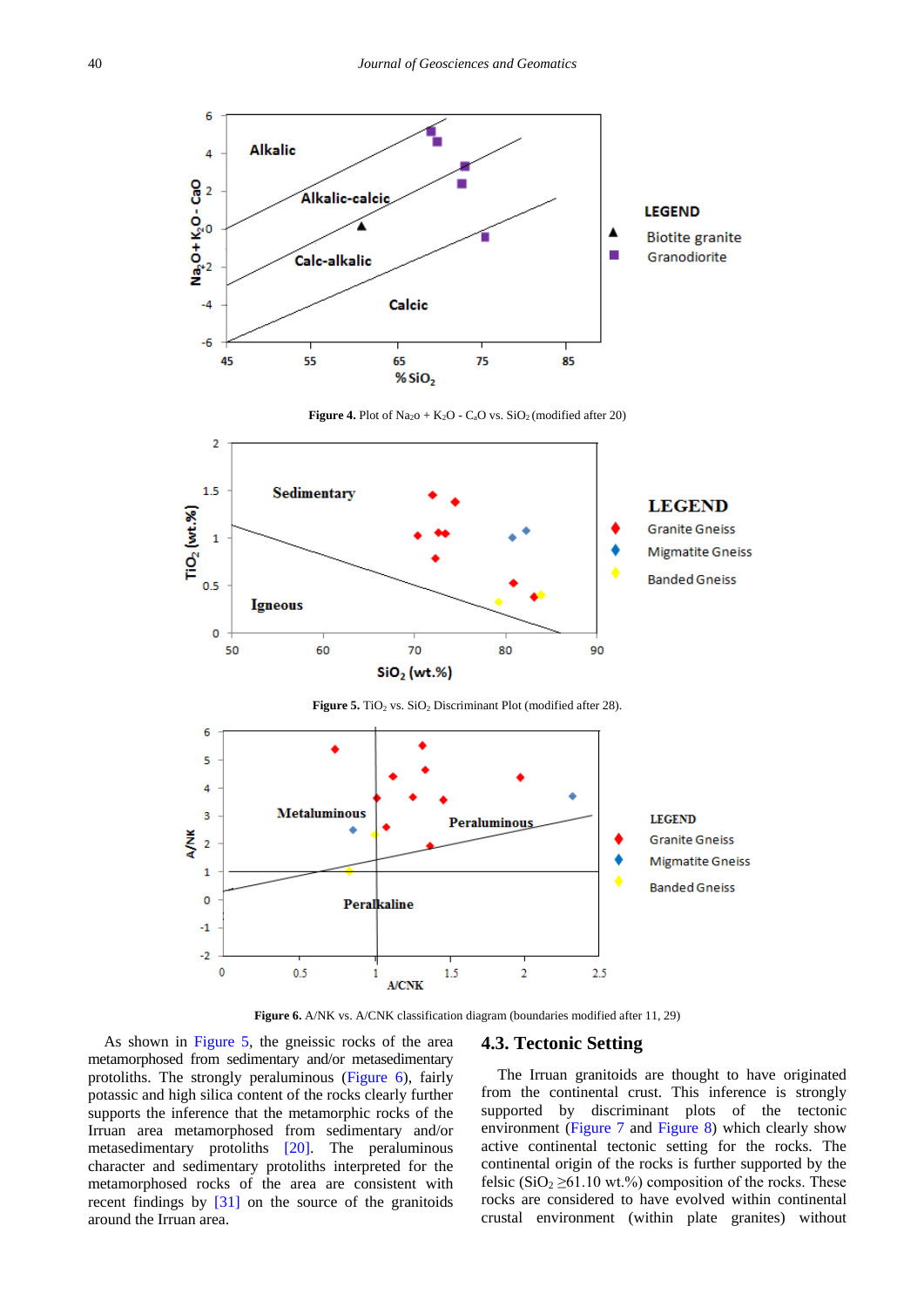significant contributions from oceanic ridge and/or arc-related events [\(Figure 12\)](#page-7-0). Similarly, the Irruan granitoids, as shown from the discriminant plots [\(Figure 10](#page-7-1) and [Figure](#page-7-2) 11) are predominantly syn-collisional with traces of volcanic arc granite present.

<span id="page-6-0"></span>Magmatic evolution of the granitic rocks of the area are clearly polygenic, with imprints of both orogenic and anorogenic origin. [Figure 7,](#page-6-0) [Figure 8](#page-6-1) and [Figure 9](#page-6-2) suggest a significant contribution of active orogeny to the evolution of these rocks. However, as shown in [Figure 13,](#page-7-3) there is also a noticeable post-orogenic signatures in these rocks. Magmatism of the Irruan granitoids may have occurred during the later stages of the Pan-African orogenic event and continued till the collisional events of the post-orogenic period in the area. Thus, we propose that it is the continued magmatic events (peri- and postorogenic) in the area that gives some of the sampled rocks their syn-collisional and post-collisional signatures as seen in the discriminant plots for the tectonic setting of the rocks.



**Figure 7.** Plot of K<sub>2</sub>O/Na<sub>2</sub>O vs. SiO<sub>2</sub> (boundaries modified after 22)

<span id="page-6-1"></span>

<span id="page-6-2"></span>**Figure 8.** Ternary Plot of Tectonic Setting of the Irruan Basement Rocks (boundaries modified after 23, 24).  $1 =$  Ocean Island,  $2 =$  Continental,  $3 =$ Spreading Centre Island, 4 = Mid Oceanic Ridge, 5 = Island and Active Continental Margin



**Figure 9.** Discriminant plot of FeO+MgO (wt%) vs CaO for the Irruan granitoids (modified after 25)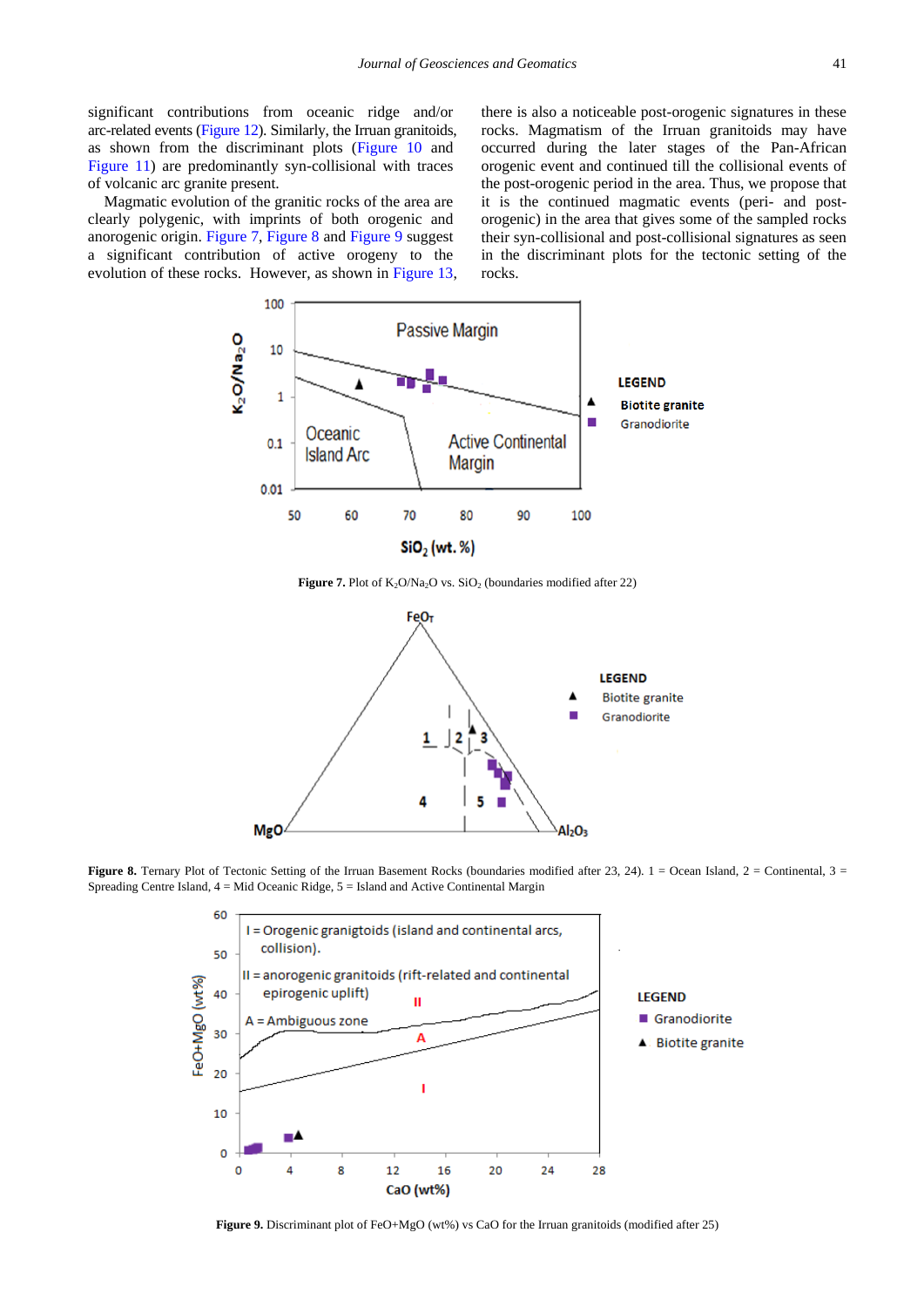<span id="page-7-1"></span>

Figure 10. Rb vs. SiO<sub>2</sub> Discriminant plot (boundaries modified after 26)

<span id="page-7-2"></span>

**Figure 11.** Rb vs. Y+Nb Discriminant plot (boundaries modified after 23)

<span id="page-7-0"></span>

Figure 12. TiO<sub>2</sub> vs Al<sub>2</sub>O<sub>3</sub> Discriminant Plot for the Irruan Basement Rocks (modified after 27).

<span id="page-7-3"></span>

1 = Island arc, continental arc and continental collision granite; 2 = Post-orogenic granite; 3 = Rift-related and continental uplift granite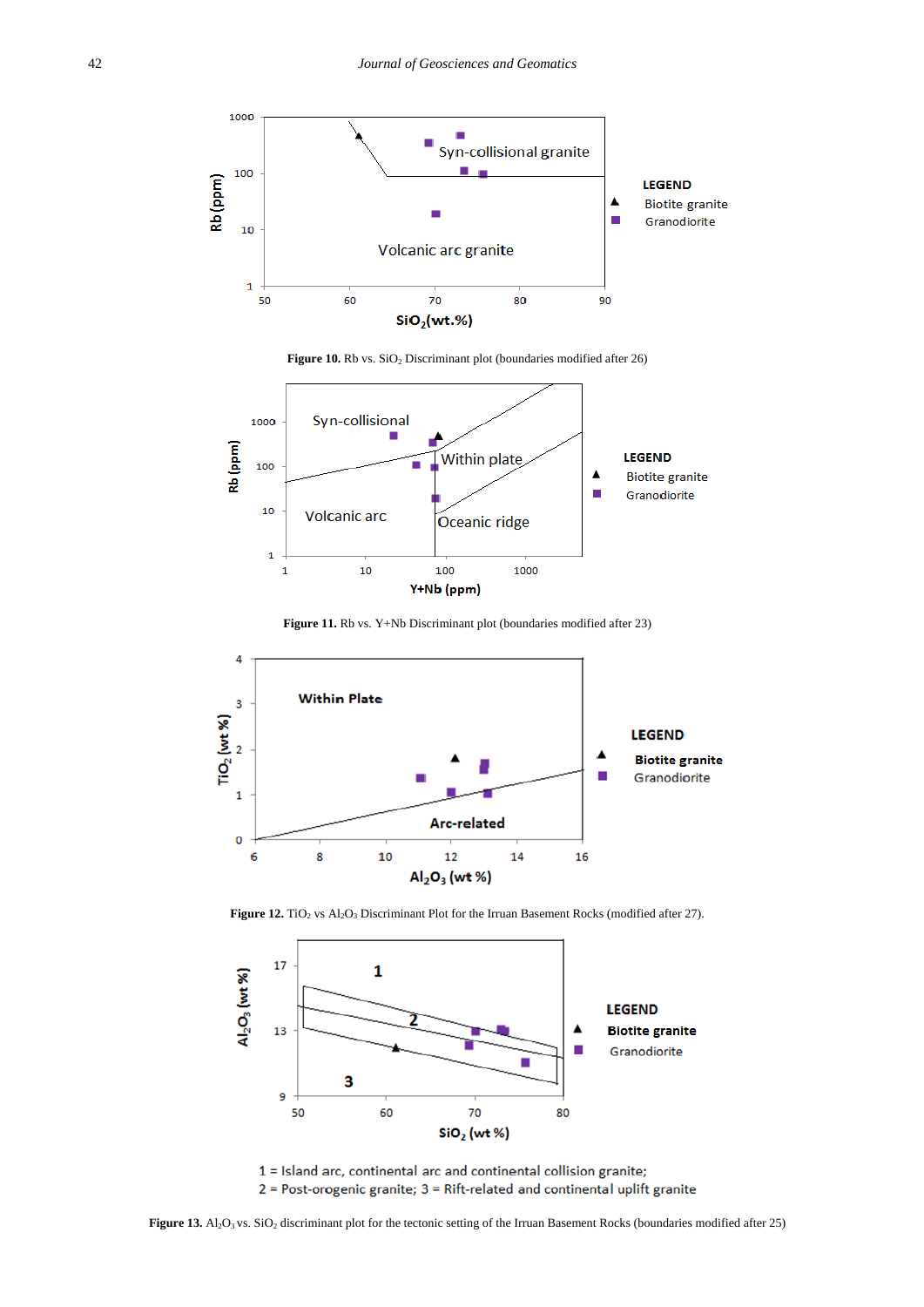The inference that the Irruan basement rocks were emplaced during the collision of the passive continental margin of the West African craton and the active margin of the Pharusian belt (the Tuareg shield) during the Pan-African orogeny and continued into the post-orogenic period is in agreement with some earlier studies on the tectonic evolution of the southeastern Nigeri[a \[1,30\].](#page-8-0)

# **5. Conclusion**

The Irruan area is underlain by quartzo-feldspathic igneous and metamorphic rocks. The granitic rocks are thought to have evolved from both partial melting and fractional crystallization. A sedimentary and/or metasedimentary protolith has been interpreted for the metamorphosed rocks in the area which are largely peraluminous. The variations in the lithologic units within the area may have been due to differences in the compositions of the sedimentary progenitors. Orogenic to post-orogenic tectonic settings in a largely continental environment have been inferred for these rocks. The findings from this study are comparable to some of the earlier studies on the crystalline rocks of southeastern Nigeria.

# **References**

- <span id="page-8-0"></span>[1] Obiora, S. C. (2012). Chemical Characterization and Tectonic Evolution of Hornblende-Biotite Granitoids from the Precambrian Basement Complex around Ityowanye and Katsina-Ala, southeastern Nigeria. Journal of Mining and Geology, vol. 48 (1), pp. 13-29.
- <span id="page-8-9"></span>[2] Obiora, S. C. (2006). Petrology and geotectonic setting of Basement Complex rocks around Ogoja, south-eastern Nigeria. Ghana Journal of Science, vol. 46, pp. 13-25.
- [3] Ekwueme, B. N. (1990). Rb-Sr Ages and Petrologic Features of Precambrian Rocks from the Oban Massif, Southeastern Nigeria. Precambrian Research, vol. 47, pp. 271-286.
- <span id="page-8-1"></span>[4] Ukwang, E. E. and Ekwueme, B. N. (2009). Trace element geochemistry and tectonic setting characterization of granulite facies rocks from southwest Obudu Plateau, southeastern Nigeria. Chinese Journal of Geochemistry, vol. 28(3), pp. 248-257.
- Ephraim, B. E., Ekwueme, B. N. and Adamu, I. C. (2006): Preliminary Report on the Geology of Northeast Obudu, Bamenda Massif, Southeastern Nigeria. International Journal of Natural and Applied Sciences, vol. 1 (1), pp. 84-89.
- [6] Ukwang, E. E., Ekwueme, B. N. and Horsley, R. J. (2003). Petrology and Granulite Facies Rocks in Ukwortung Area of Obudu Plateau, South Eastern Nigeria. Global Journal of Geological Sciences, vol. 1 (2), pp. 159-168.
- <span id="page-8-2"></span>[7] Ominigbo, O. E. (2020). Petrology and structural attributes of the Basement Rocks around Irruan, Obudu Plateau, southeastern Nigeria. Unpublished M.Sc. thesis submitted to the Department of Geology, University of Calabar, Nigeria.
- <span id="page-8-3"></span>[8] Ukwang, E. E., Ekwueme, B. N. and Kroner, A. (2012). Single Zircon Evaporation Ages: Evidence for the Mesoproterozoic Crust in Southeastern Nigerian Basement Complex. Chinese Journal of Geochemistry, vol. 31, pp. 048-054.
- [9] Ekwueme, B. N. and Kroner, A. (1998). Single Zircon Evaporation Ages from the Oban Massif, southeastern Nigeria. Journal of African Earth Sciences, vol. 26 (2), pp. 195-205.
- <span id="page-8-4"></span>[10] Kouankap-Nono, G. D., Wotchoko, P., Magha, A., Ganno, S., Njoya, N., Afahnwie Ngambu, A., Nzenti, J. P. and Kamgang Kabeyene, V. (2018). Contrasting Ba-Sr Granitoids from Bamenda Area, NW Cameroon: Sources, Characteristics and Implications for the Evolution of the Pan African Fold Belt. Journal of Geosciences and Geomatics, vol. 6 (2), pp. 65-76.
- [11] Bate-Tibang, E. E. B., Suh, C. E., Cottle, J., Ateh, K. I., Tiabou, A. F., Nche, L. A., Che, V. B. and Vishiti, A. (2017). Petrology and geochronology of felsic volcanics in the Sabga area (Bamenda Highlands): implications for age variation along the Cameroon Volcanic Line. Journal of Geoscioences, vol. 62, pp. 231-246.
- [12] Obioha, Y. E and Ekwueme, B. N. (2011). Petrology and chemical composition of gneisses of northwest Obudu Plateau, southeastern Nigeria. Global Journal of Pure and Applied Sciences, vol. 17 (2), pp. 215-226.
- [13] Beka, F. and Ukaegbu, V. (2009). Petrology and major element geochemistry of high-K peraluminous granites in southeast Obudu Plateau, southeastern Nigeria. Journal of Mining and Geology, vol. 44 (2).
- <span id="page-8-5"></span>[14] Rahaman, M. A. (1989). Review of the Basement Geology of South Western Nigeria. In Kogbe, C. A. Geology of Nigeria (2nd Edition), Rock View, pp. 39-56, Jos.
- <span id="page-8-6"></span>[15] Rahaman, M. A. (1988). Recent Advances in the Study of the Basement Complex of Nigeria. In Precambrian Geology of Nigeria, Geological Survey of Nigeria, Kaduna South, pp. 11-43.
- [16] Odeyemi, I. B. (1981). A Review of the Orogenic Events in the Precambrian Basement of Nigeria, West Africa. Geologische Rundschau, vol. 70 (3), pp. 897-909.
- <span id="page-8-7"></span>[17] Rahaman, M. A. O. (2009). Field Work as a Basic Geological Tool. InProceedings of Field Mapping Standardization Workshop, Lambert-AikhionbareandOlayinka, A. I. (Eds.), Ibadan University Press, Ibadan. P.2.
- [18] Tsuchiya, N., Shibata, T., Koide, Y., Owada, M., Takazawa, E., Goto, Y., Choi, J. H., Terada, S. and Hariya, Y. (1989). Major Element Analysis of Rock Samples by X-ray Fluorescence Spectrometry, using Scandium Anode Tube. Journal of Faculty of Science, Hokkaido University, vol. 22 (3), pp. 489-502.
- <span id="page-8-8"></span>[19] Okonkwo, C. T. and Folorunso, I. O. (2013): Petrochemistry and geotectonic setting of granitic rocks in Aderan area, SW Nigeria. Journal of Geography and Geology, vol. 5(1), pp. 30-44.
- <span id="page-8-10"></span>[20] Frost, B. R., Barnes, C. G., Collins, W. J., Arculus, R. J., Ellis, D. J and Frost, C. D. (2001). A Geochemical Classification for Granitic Rocks. Journal of Petrology, 42 (11), pp. 2033-2048.
- <span id="page-8-11"></span>[21] Obasi, R. A. (2016). Geochemistry, S-Type Classification and Petrography of Granites from Idanre, Ondo State, South West Nigeria. International Journal of Scientific and Engineering Research, vol. 7 (12), pp. 859-879.
- [22] Lopez de Luchi, M. G., Cerredo, M. E., Siegesmund, S., Steenken, A. and Wemmer, K. (2003). Provenance and Tectonic Setting of the Protoliths of the Metamorphic Complexes of Sierra de San Luis. Revista de la Geologica Argentina, vol. 58 (4), pp. 525-540.
- [23] Pearce, J. A., Harris, N. B. W. and Tindle, A. G. (1984). Trace Element Discrimination Diagrams for the Tectonic Interpretation of Granitic Rocks. Journal of Petrology, vol. 25 (4), pp. 956-983.
- [24] Kanouo, N. S., Yongue, R. F., Ghogomu, T. R., Njonfang, E., Yomeun, S. B. and Basau, E. A. A. (2017). Petro-geochemistry, Genesis and Economic Aspects of Mafic Volcanic Rocks in the West and Southern part of the Mamfe Basin (SW Camerron, Central Africa). Journal of Geology &Geophysics, vol. 6(4), 298.
- [25] Maniar, P. D. and Piccoli, P. M. (1989). Tectonic Discrimination of Granitoids. Geological Society of America Bulletin, 101, pp. 635-643.
- [26] Odewumi, S. C. and Olarewaju, V. O. (2013). Petrogenesis and Geotectonic Settings of the Granitic Rocks of Idofin-Osi-Eruku Area, Southwestern Nigeria using Trace Element and Rare Earth Element Geochemistry. Geology & Geosciences, vol. 2(1).
- [27] Enterazi Harsini, A., Aamazheri, S. A., Saadat, A. and Santos, J. (2017): U-Pb Geochronology, Sr-Nd Geochemistry, Petrogenesis and Tectonic Setting of Gandab Volcanic Rocks, Northeastern Iran. Geochronomateria, vol. 44, pp. 269-286.
- [28] Usman, M. A. and Ibrahim, A. A. (2017). Petrography and Geochemistry of Rocks of Northern Part of Wonaka Schist Belt, Northwestern Nigeria. Nigerian Journal of Basic and Applied Sciences, vol. 25 (2), pp. 87-99.
- [29] Katongo, C., Koller, F., Kloetzli, U., Koeberl, C., Tembo, F. and Waele, B. D. (2004). Petrography, Geochemistry and Geochronology of Granitoid Rocks in the Neoproterozoic-Paleozoic Lufilian-Zambezi Belt, Zambia: Implications for Tectonic Setting and Regional Correlation. Journal of African Earth Sciences. Vol. 40, pp. 219-244.